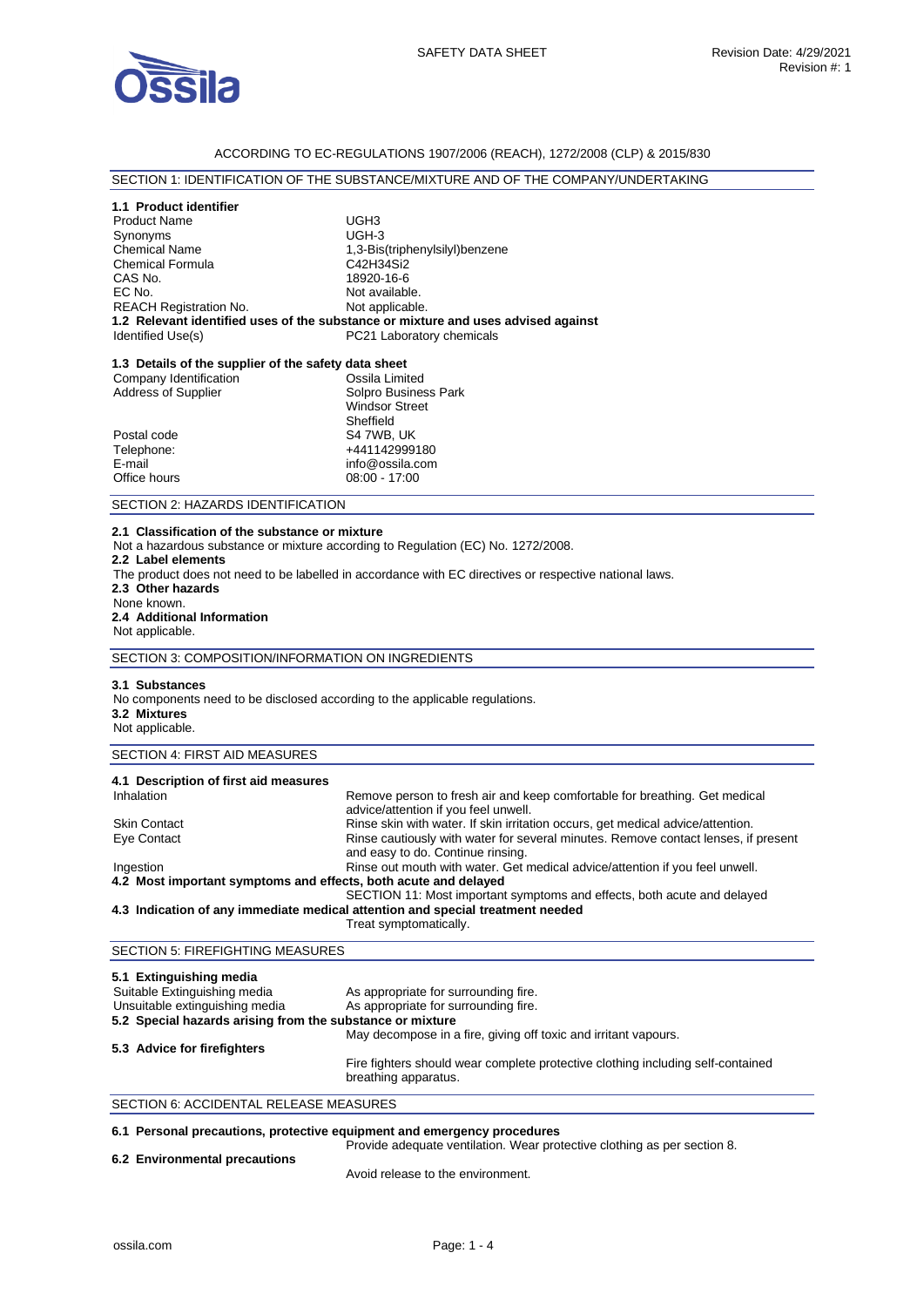

| 6.3 Methods and material for containment and cleaning up |                                                                  |                                                                                                                                                                                                              |
|----------------------------------------------------------|------------------------------------------------------------------|--------------------------------------------------------------------------------------------------------------------------------------------------------------------------------------------------------------|
|                                                          |                                                                  | Sweep up spilled substance but avoid making dust. Use vacuum equipment for<br>collecting spilt materials, where practicable. Dispose of contents in accordance with<br>local, state or national legislation. |
|                                                          | 6.4 Reference to other sections                                  |                                                                                                                                                                                                              |
|                                                          |                                                                  | See Also Section 8, 13.                                                                                                                                                                                      |
|                                                          | SECTION 7: HANDLING AND STORAGE                                  |                                                                                                                                                                                                              |
|                                                          | 7.1 Precautions for safe handling                                |                                                                                                                                                                                                              |
|                                                          |                                                                  | Avoid breathing dust/aerosols. Use only in a well-ventilated area. Wear protective                                                                                                                           |
|                                                          | 7.2 Conditions for safe storage, including any incompatibilities | clothing as per section 8.                                                                                                                                                                                   |
|                                                          |                                                                  | Store in a well-ventilated place. Keep container tightly closed.                                                                                                                                             |
| Storage temperature                                      |                                                                  | Ambient.                                                                                                                                                                                                     |
| Storage life                                             |                                                                  | Stable under normal conditions.                                                                                                                                                                              |
| Incompatible materials                                   |                                                                  | None known.                                                                                                                                                                                                  |
| 7.3 Specific end use(s)                                  |                                                                  | Not known. See Section: 1.2.                                                                                                                                                                                 |
|                                                          | SECTION 8: EXPOSURE CONTROLS/PERSONAL PROTECTION                 |                                                                                                                                                                                                              |
| 8.1 Control parameters                                   |                                                                  |                                                                                                                                                                                                              |
|                                                          | 8.1.1 Occupational Exposure Limits                               |                                                                                                                                                                                                              |
|                                                          |                                                                  | No Occupational Exposure Limit assigned.                                                                                                                                                                     |
| 8.2 Exposure controls                                    |                                                                  |                                                                                                                                                                                                              |
|                                                          | 8.2.1. Appropriate engineering controls                          | Ensure adequate ventilation. A washing facility/water for eye and skin cleaning<br>purposes should be present.                                                                                               |
|                                                          | 8.2.2. Personal protection equipment<br>Eye Protection           | Wear eye protection with side protection (EN166).                                                                                                                                                            |
|                                                          |                                                                  |                                                                                                                                                                                                              |
|                                                          | Skin protection                                                  | Wear protective clothing and gloves: Impervious gloves (EN 374).                                                                                                                                             |
|                                                          | Respiratory protection                                           | Normally no personal respiratory protection is necessary.                                                                                                                                                    |
|                                                          | Thermal hazards                                                  | None known.                                                                                                                                                                                                  |
|                                                          |                                                                  | 8.2.3. Environmental Exposure Controls Avoid release to the environment.                                                                                                                                     |
|                                                          | SECTION 9: PHYSICAL AND CHEMICAL PROPERTIES                      |                                                                                                                                                                                                              |
|                                                          | 9.1 Information on basic physical and chemical properties        |                                                                                                                                                                                                              |

| Appearance                              | Solid Powder/Crystals                       |
|-----------------------------------------|---------------------------------------------|
|                                         | Colour: Off White                           |
| Odour                                   | Not known.                                  |
| Odour threshold                         | Not known.                                  |
| рH                                      | Not known.                                  |
| Melting point/freezing point            | Tg = 46 °C, TGA: >280 °C (0.5% weight loss) |
| Initial boiling point and boiling range | Not known.                                  |
| <b>Flash Point</b>                      | Not known.                                  |
| Evaporation rate                        | Not known.                                  |
| Flammability (solid, gas)               | Not known.                                  |
| Upper/lower flammability or explosive   | Not known.                                  |
| limits                                  |                                             |
| Vapour pressure                         | Not known.                                  |
| Vapour density                          | Not known.                                  |
| Density (g/ml)                          | Not known.                                  |
| Relative density                        | Not known.                                  |
| Solubility(ies)                         | Solubility (Water): Not known.              |
|                                         | Solubility (Other): Not known.              |
| Partition coefficient: n-octanol/water  | Not known.                                  |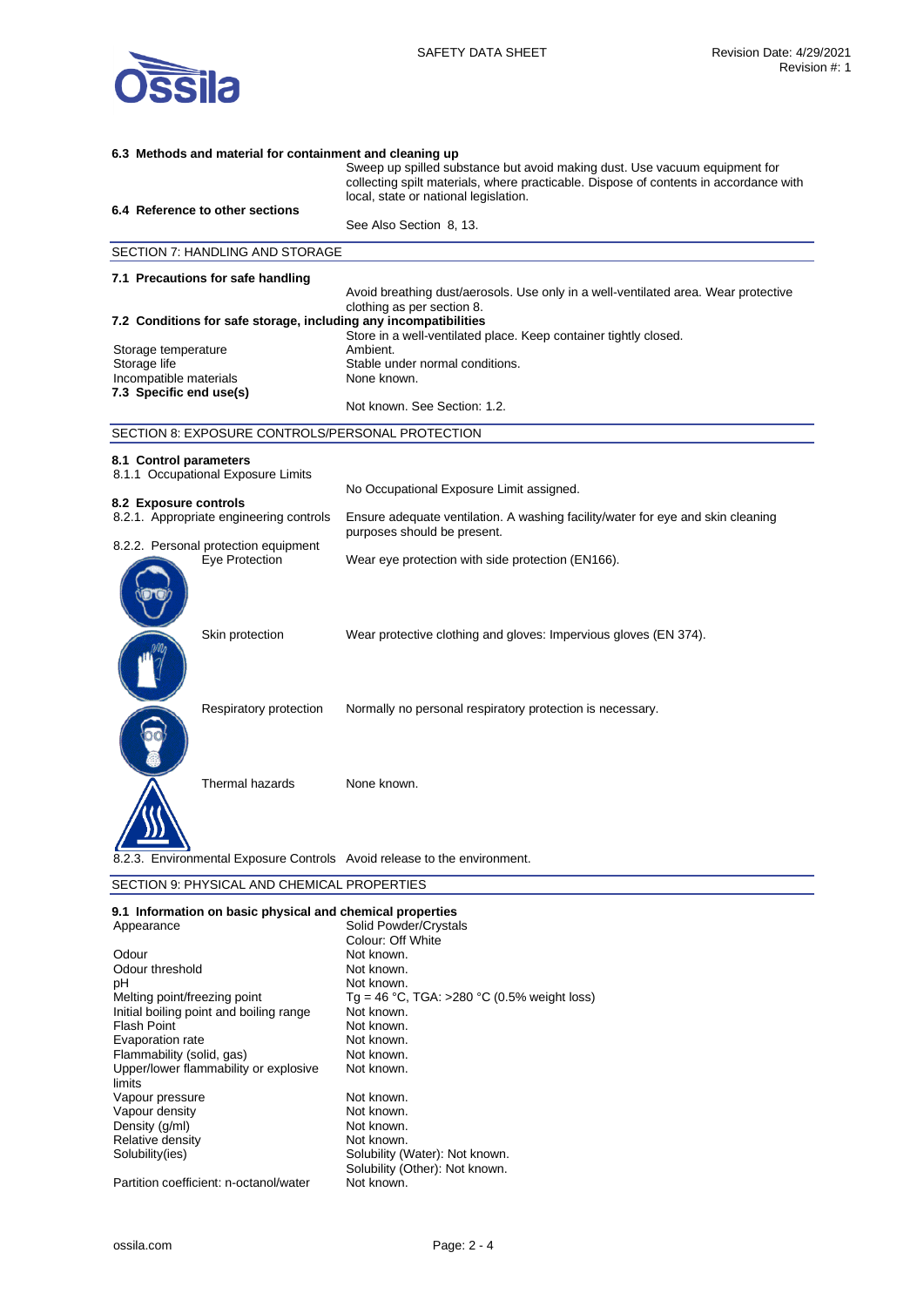

| Auto-ignition temperature<br>Decomposition Temperature (°C)<br>Viscosity<br><b>Explosive properties</b><br>Oxidising properties<br>9.2 Other information | Not known.<br>Not known.<br>Not known.<br>Not known.<br>Not known.<br>None.          |
|----------------------------------------------------------------------------------------------------------------------------------------------------------|--------------------------------------------------------------------------------------|
| SECTION 10: STABILITY AND REACTIVITY                                                                                                                     |                                                                                      |
|                                                                                                                                                          |                                                                                      |
| 10.1 Reactivity                                                                                                                                          | None anticipated.                                                                    |
| 10.2 Chemical Stability                                                                                                                                  |                                                                                      |
|                                                                                                                                                          | Stable under normal conditions.                                                      |
| 10.3 Possibility of hazardous reactions                                                                                                                  | Not known.                                                                           |
| 10.4 Conditions to avoid                                                                                                                                 |                                                                                      |
|                                                                                                                                                          | Not known.                                                                           |
| 10.5 Incompatible materials                                                                                                                              |                                                                                      |
|                                                                                                                                                          | Not known.                                                                           |
| 10.6 Hazardous decomposition products                                                                                                                    | No hazardous decomposition products known.                                           |
|                                                                                                                                                          |                                                                                      |
| SECTION 11: TOXICOLOGICAL INFORMATION                                                                                                                    |                                                                                      |
| 11.1 Information on toxicological effects                                                                                                                |                                                                                      |
| Acute toxicity - Ingestion                                                                                                                               | Not classified.                                                                      |
| Acute toxicity - Skin Contact                                                                                                                            | Not classified.                                                                      |
| Acute toxicity - Inhalation                                                                                                                              | Not classified.                                                                      |
| Skin corrosion/irritation                                                                                                                                | Not classified.                                                                      |
| Serious eye damage/irritation                                                                                                                            | Not classified.                                                                      |
| Skin sensitization data                                                                                                                                  | Not classified.                                                                      |
| Respiratory sensitization data                                                                                                                           | Not classified.                                                                      |
| Germ cell mutagenicity                                                                                                                                   | Not classified.                                                                      |
| Carcinogenicity                                                                                                                                          | Not classified.                                                                      |
| Reproductive toxicity                                                                                                                                    | Not classified.                                                                      |
| Lactation                                                                                                                                                | Not classified.<br>Not classified.                                                   |
| STOT - single exposure<br>STOT - repeated exposure                                                                                                       | Not classified.                                                                      |
| Aspiration hazard                                                                                                                                        | Not classified.                                                                      |
| 11.2 Other information                                                                                                                                   |                                                                                      |
|                                                                                                                                                          | Not known.                                                                           |
|                                                                                                                                                          |                                                                                      |
| SECTION 12: ECOLOGICAL INFORMATION                                                                                                                       |                                                                                      |
| 12.1 Toxicity                                                                                                                                            |                                                                                      |
| Toxicity - Aquatic invertebrates                                                                                                                         | Not known.                                                                           |
| Toxicity - Fish                                                                                                                                          | Not known.                                                                           |
| Toxicity - Algae                                                                                                                                         | Not known                                                                            |
| Toxicity - Sediment Compartment                                                                                                                          | Not classified.                                                                      |
| Toxicity - Terrestrial Compartment                                                                                                                       | Not classified.                                                                      |
| 12.2 Persistence and Degradation                                                                                                                         |                                                                                      |
| 12.3 Bioaccumulative potential                                                                                                                           | Not known.                                                                           |
|                                                                                                                                                          | Not known.                                                                           |
| 12.4 Mobility in soil                                                                                                                                    |                                                                                      |
|                                                                                                                                                          | Not known.                                                                           |
| 12.5 Results of PBT and vPvB assessment                                                                                                                  |                                                                                      |
|                                                                                                                                                          | Not known.                                                                           |
| 12.6 Other adverse effects                                                                                                                               |                                                                                      |
|                                                                                                                                                          | Not known.                                                                           |
| SECTION 13: DISPOSAL CONSIDERATIONS                                                                                                                      |                                                                                      |
|                                                                                                                                                          |                                                                                      |
| 13.1 Waste treatment methods                                                                                                                             |                                                                                      |
|                                                                                                                                                          | Dispose of contents in accordance with local, state or national legislation. Recycle |
|                                                                                                                                                          | only completely emptied packaging. Normal disposal is via incineration operated by   |

an accredited disposal contractor. Send to a licensed recycler, reclaimer or incinerator. **13.2 Additional Information** 

Disposal should be in accordance with local, state or national legislation.